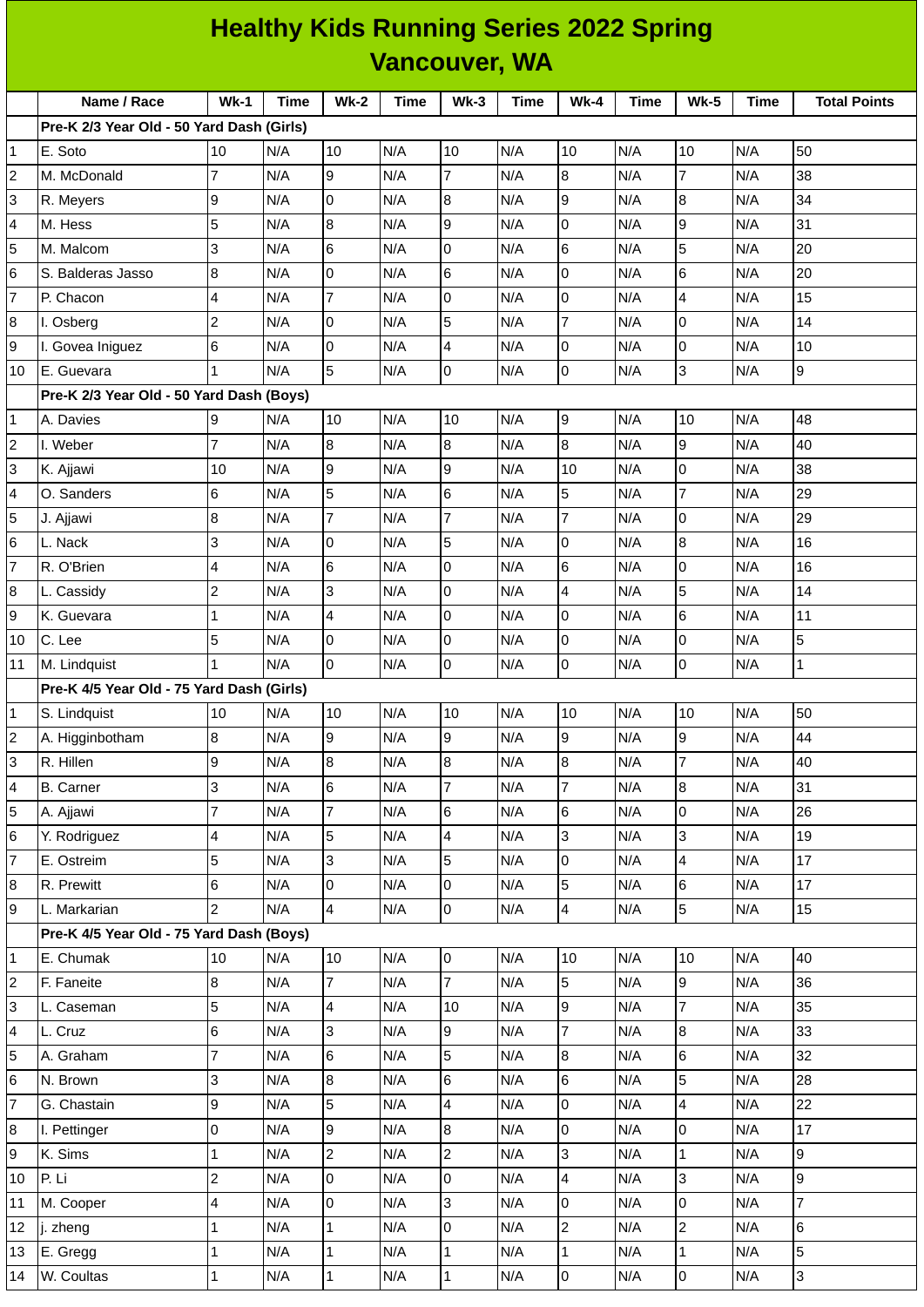## **Healthy Kids Running Series 2022 Spring Vancouver, WA**

| 15             | M. Olney                                    | Iо                       | N/A   | $\mathbf{1}$   | N/A   | $\mathsf 0$      | N/A   | 0              | N/A   | $\overline{0}$          | N/A   | $\mathbf{1}$   |
|----------------|---------------------------------------------|--------------------------|-------|----------------|-------|------------------|-------|----------------|-------|-------------------------|-------|----------------|
| 16             | P. Nguyen                                   | $\mathbf{1}$             | N/A   | $\overline{0}$ | N/A   | $\mathsf 0$      | N/A   | 0              | N/A   | $\overline{0}$          | N/A   | 1              |
|                | Kindergarten & 1st Grade - 1/4 Mile (Girls) |                          |       |                |       |                  |       |                |       |                         |       |                |
| $\mathbf 1$    | C. Carlsen                                  | 10                       | 01:41 | 9              | 01:35 | 10               | 01:43 | 10             | 01:42 | 10                      | 01:36 | 49             |
| $\overline{c}$ | E. Nitzschke                                | 9                        | 01:42 | 10             | 01:31 | 9                | 01:44 | $\overline{9}$ | 01:43 | $\overline{7}$          | 01:41 | 44             |
| 3              | O. Robbins                                  | $\, 8$                   | 01:43 | 8              | 01:37 | $\boldsymbol{8}$ | 01:50 | 8              | 01:45 | 9                       | 01:39 | 41             |
| 4              | A. Groom                                    | 5                        | 01:53 | $\overline{7}$ | 01:41 | $\overline{7}$   | 01:53 | $\overline{7}$ | 01:49 | 8                       | 01:40 | 34             |
| 5              | M. Davies                                   | 7                        | 01:48 | 5              | 01:44 | $\,6$            | 01:55 | 5              | 01:58 | 6                       | 01:46 | 29             |
| 6              | A. Balderas Jasso                           | 6                        | 01:50 | 6              | 01:42 | 4                | 02:02 | 0              | N/A   | 5                       | 01:50 | 21             |
| $\overline{7}$ | E. Nordby                                   | $\mathbf{1}$             | 02:08 | $\mathbf{1}$   | 01:58 | $\mathbf{1}$     | 02:14 | 6              | 01:53 | 4                       | 01:53 | 13             |
| 8              | F. Weston                                   | $\overline{\mathcal{L}}$ | 01:55 | 3              | 01:51 | $\overline{c}$   | 02:13 | $\overline{c}$ | 02:06 | $\mathbf 1$             | 02:03 | 12             |
| 9              | G. Burik                                    | $\overline{0}$           | N/A   | 4              | 01:49 | 5                | 02:01 | 0              | N/A   | $\mathsf{O}\xspace$     | N/A   | 9              |
| 10             | A. Rodriguez                                | 1                        | 02:18 | $\mathbf{1}$   | 01:57 | $\mathbf{1}$     | 02:17 | 4              | 02:02 | $\mathbf 1$             | 02:01 | 8              |
| $11\,$         | D. Gregg                                    | 1                        | 02:12 | $\mathbf 1$    | 01:55 | $\mathbf{1}$     | 02:19 | 3              | 02:04 | $\overline{c}$          | 01:57 | 8              |
| 12             | T. Kalahan                                  | $\mathbf 1$              | 02:13 | $\mathbf{1}$   | 01:57 | 3                | 02:07 | $\overline{0}$ | N/A   | 3                       | 01:56 | 8              |
| 13             | A. Owen                                     | $\overline{c}$           | 02:06 | $\mathbf{1}$   | 02:02 | $\mathbf{1}$     | 02:15 | $\mathbf 1$    | 02:34 | $\mathbf 1$             | 02:51 | 6              |
| 14             | <b>B.</b> Guevara                           | 3                        | 02:03 | $\overline{c}$ | 01:53 | $\mathsf 0$      | N/A   | 0              | N/A   | 0                       | N/A   | 5              |
| 15             | I. Chow-Dorris                              | 1                        | 02:16 | $\mathbf{1}$   | 02:06 | $\pmb{0}$        | N/A   | $\mathbf 1$    | 02:26 | $\mathbf 1$             | 02:18 | $\overline{4}$ |
| 16             | C. Sneider                                  | 1                        | 02:17 | $\mathbf 1$    | 02:04 | $\mathbf 1$      | 02:14 | O              | N/A   | $\mathbf 1$             | 02:22 | 4              |
| 17             | D. O'Brien                                  |                          | 02:07 | $\mathbf{1}$   | 01:56 | 0                | N/A   | $\mathbf{1}$   | 02:10 | $\mathsf{O}\xspace$     | N/A   | 3              |
|                | Kindergarten & 1st Grade - 1/4 Mile (Boys)  |                          |       |                |       |                  |       |                |       |                         |       |                |
| 1              | E. Graham                                   | 8                        | 01:33 | 9              | 01:33 | 10               | 01:37 | $\overline{9}$ | 01:36 | 9                       | 01:32 | 45             |
| $\overline{c}$ | M. Monda                                    | 10                       | 01:31 | 10             | 01:32 | $\overline{0}$   | N/A   | 10             | 01:33 | $10\,$                  | 01:31 | 40             |
| 3              | I. Cruz                                     | 6                        | 01:36 | $\overline{7}$ | 01:37 | 10               | 01:37 | 5              | 01:41 | 8                       | 01:34 | 36             |
| 4              | Z. Taylor                                   | $\overline{7}$           | 01:35 | $\overline{7}$ | 01:37 | 5                | 01:44 | 8              | 01:37 | $\overline{7}$          | 01:35 | 34             |
| 5              | J. Maganye                                  | 4                        | 01:43 | 4              | 01:39 | $\overline{7}$   | 01:39 | 6              | 01:39 | $\overline{7}$          | 01:35 | 28             |
| 6              | K. Taylor                                   | $\overline{c}$           | 01:46 | 8              | 01:36 | 8                | 01:38 | $\overline{2}$ | 01:53 | 5                       | 01:39 | 25             |
| $\overline{7}$ | K. Gorczyca                                 | 5                        | 01:37 | $\overline{4}$ | 01:39 | $6\phantom{a}$   | 01:40 | $\overline{7}$ | 01:38 | lo                      | N/A   | 22             |
| 8              | O. Weston                                   | 3                        | 01:44 | 5              | 01:38 | 3                | 01:47 | $\overline{4}$ | 01:42 | $\overline{\mathbf{4}}$ | 01:41 | 19             |
| 9              | J. Caseman                                  | $\mathbf 1$              | 01:53 | $\overline{c}$ | 01:43 | $\overline{2}$   | 01:49 | 3              | 01:46 | $\overline{c}$          | 01:49 | 10             |
| 10             | A. Hudgins                                  | $\mathbf 1$              | 01:51 | $\mathbf{1}$   | 01:57 | 5                | 01:44 | $\mathbf 1$    | 01:58 | $\mathbf{1}$            | 02:34 | 9              |
| 11             | B. Cooper                                   | 9                        | 01:32 | O              | N/A   | 0                | N/A   | 0              | N/A   | 0                       | N/A   | 9              |
| 12             | N. Sneider                                  | 1                        | 01:55 | $\mathbf{1}$   | 01:49 | $\mathbf{1}$     | 01:52 | 0              | N/A   | 3                       | 01:47 | 6              |
| 13             | V. Briscoe                                  | 1                        | 02:19 | l0             | N/A   | $\mathbf{1}$     | 02:15 | $\mathbf{1}$   | 02:09 | $\mathbf{1}$            | 02:29 | $\overline{4}$ |
| 14             | A. Osberg                                   | $\mathbf 1$              | 02:31 | $\overline{0}$ | N/A   | $\mathbf{1}$     | 02:15 | $\mathbf{1}$   | 02:10 | $\mathbf 1$             | 02:39 | 4              |
| 15             | E. Callaghan                                | 1                        | 01:48 | $\mathsf{O}$   | N/A   | $\mathbf{1}$     | 01:53 | 0              | N/A   | $\mathbf{1}$            | 01:53 | 3              |
| 16             | J. Sims                                     | 1                        | 01:50 | $\mathbf{1}$   | 01:48 | $\mathbf{1}$     | 01:51 | 0              | N/A   | 0                       | N/A   | 3              |
| 17             | P. McTyier                                  | 0                        | N/A   | $\mathbf{1}$   | 01:51 | $\mathbf{1}$     | 01:50 | 0              | N/A   | 0                       | N/A   | $\overline{c}$ |
| 18             | S. Baker                                    | $\mathbf{1}$             | 02:44 | $\overline{0}$ | N/A   | $\overline{1}$   | 02:50 | $\overline{0}$ | N/A   | 0                       | N/A   | $\overline{2}$ |
| 19             | N. Buckman                                  | O                        | N/A   | $\mathbf{1}$   | 02:01 | $\overline{0}$   | N/A   | 0              | N/A   | 0                       | N/A   | 1              |
| 20             | M. Nguyen                                   | 1                        | 01:54 | $\overline{0}$ | N/A   | $\overline{0}$   | N/A   | 0              | N/A   | $\mathsf 0$             | N/A   | $\mathbf 1$    |
|                | 2nd & 3rd Grade - 1/2 Mile (Girls)          |                          |       |                |       |                  |       |                |       |                         |       |                |
| $\mathbf{1}$   | E. Will                                     | 10                       | 03:16 | 10             | 03:08 | 10               | 03:20 | 10             | 03:20 | 10                      | 03:14 | 50             |
| $\overline{c}$ | C. Carlsen                                  | 9                        | 03:33 | 9              | 03:18 | $\overline{9}$   | 03:23 | $\overline{9}$ | 03:21 | $\overline{7}$          | 03:20 | 43             |
| 3              | S. Bergeron                                 | $\overline{7}$           | 03:48 | 8              | 03:34 | 5                | 03:44 | $\overline{7}$ | 03:39 | 8                       | 03:19 | 35             |
| 4              | Q. Potter                                   | $6\phantom{.}6$          | 03:54 | 6              | 03:38 | 4                | 03:58 | 6              | 03:51 | 4                       | 03:48 | 26             |
| 5              | N. Osberg                                   | $\overline{c}$           | 04:15 | $\overline{0}$ | N/A   | $\overline{7}$   | 03:35 | 8              | 03:31 | 9                       | 03:18 | 26             |
| 6              | C. Callaghan                                | $\bf{8}$                 | 03:39 | O              | N/A   | 8                | 03:29 | 0              | N/A   | 6                       | 03:30 | 22             |
| $\overline{7}$ | A. Burik                                    | O                        | N/A   | $\overline{7}$ | 03:35 | $\overline{7}$   | 03:35 | 0              | N/A   | 5                       | 03:34 | 19             |
|                |                                             |                          |       |                |       |                  |       |                |       |                         |       |                |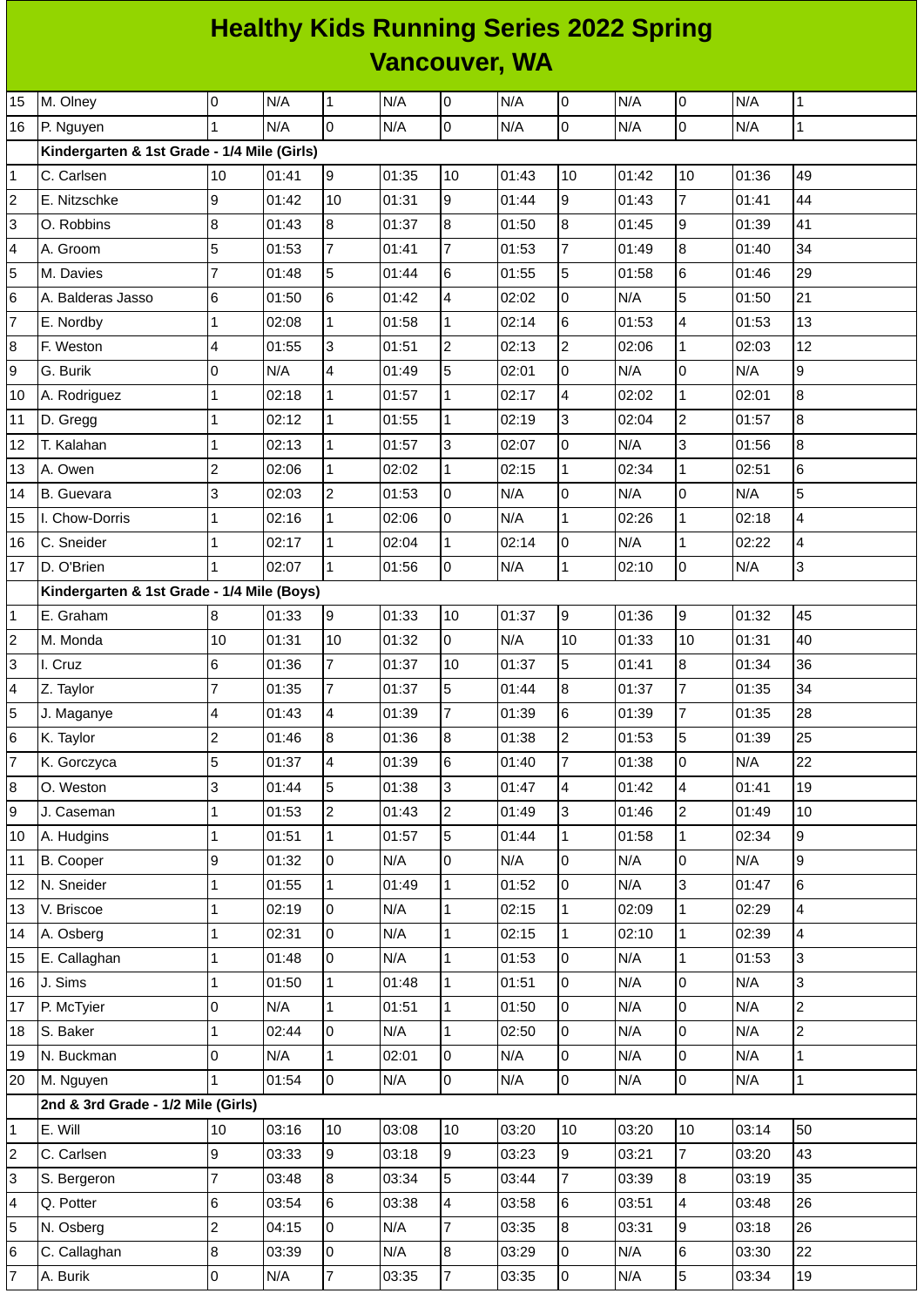## **Healthy Kids Running Series 2022 Spring Vancouver, WA**

| 8  | E. Potter                         | 4              | 04:06 | 5                       | 03:48 | $\overline{c}$ | 04:10 | 5              | 03:59 | $\mathbf 1$         | 04:00 | 17              |
|----|-----------------------------------|----------------|-------|-------------------------|-------|----------------|-------|----------------|-------|---------------------|-------|-----------------|
| 9  | L. Guttormsen                     | 5              | 04:04 | $\overline{3}$          | 03:57 | 0              | N/A   | 4              | 04:05 | $\mathbf{2}$        | 03:56 | 14              |
| 10 | I. Iniguez                        | 3              | 04:10 | $\overline{4}$          | 03:54 | 3              | 04:06 | 0              | N/A   | 3                   | 03:50 | 13              |
| 11 | D. Higginbotham                   | 1              | 04:48 | $\mathbf{1}$            | 04:55 | $\mathbf{1}$   | 04:28 | 3              | 04:31 | $\mathbf 1$         | 04:33 | $\overline{7}$  |
| 12 | C. Hashimoto                      | 1              | 05:01 | $\mathbf{1}$            | 04:57 | $\mathbf{1}$   | 04:48 | $\mathbf{1}$   | 05:11 | $\mathbf 1$         | 05:11 | 5               |
| 13 | R. Yeung                          | $\mathbf 1$    | 05:19 | $\mathbf{1}$            | 05:22 | $\mathbf{1}$   | 05:26 | $\mathbf 1$    | 05:22 | $\mathbf 1$         | 05:44 | 5               |
| 14 | L. Soto                           | 1              | 04:27 | $\mathbf{1}$            | 04:14 | $\mathbf{1}$   | 04:29 | $\overline{c}$ | 04:32 | 0                   | N/A   | 5               |
| 15 | E. Higginbotham                   | 1              | 04:34 | 0                       | N/A   | $\mathbf{1}$   | 05:24 | $\mathbf 1$    | 05:56 | $\mathbf 1$         | 05:07 | $\overline{4}$  |
| 16 | N. Chow-Dorris                    | $\mathbf{1}$   | 05:12 | $\mathbf{1}$            | 05:13 | 0              | N/A   | $\mathbf{1}$   | 05:21 | $\overline{1}$      | 05:50 | $\overline{4}$  |
| 17 | M. Baker                          | 1              | 05:25 | $\mathbf{1}$            | 05:05 | $\mathbf{1}$   | 05:38 | 0              | N/A   | $\mathbf 1$         | 05:39 | 4               |
| 18 | G. Walker                         | 1              | 04:17 | $\overline{c}$          | 04:01 | $\mathbf{1}$   | 04:46 | 0              | N/A   | $\mathbf 0$         | N/A   | 4               |
| 19 | C. Aten                           | 1              | 04:19 | $\mathbf{1}$            | 04:04 | 0              | N/A   | $\mathsf 0$    | N/A   | $\overline{1}$      | 04:33 | 3               |
| 20 | C. Brent                          | 1              | 04:35 | $\mathbf{1}$            | 04:27 | 0              | N/A   | $\mathbf 1$    | 04:39 | 0                   | N/A   | 3               |
| 21 | V. Stoll                          | 1              | 04:18 | $\mathbf{1}$            | 04:06 | $\mathbf{1}$   | 04:21 | 0              | N/A   | 0                   | N/A   | 3               |
| 22 | E. Becker                         | 1              | 04:57 | $\mathbf{1}$            | 04:26 | $\mathbf{1}$   | 04:35 | $\mathsf 0$    | N/A   | $\mathbf 0$         | N/A   | 3               |
| 23 | <b>B.</b> Pettinger               | 0              | N/A   | $\mathbf 1$             | 04:31 | $\mathbf 1$    | 04:35 | $\overline{0}$ | N/A   | $\mathsf 0$         | N/A   | $\overline{c}$  |
| 24 | C. Buckman                        | 0              | N/A   | $\mathbf{1}$            | 04:43 | $\mathbf{1}$   | 04:42 | 0              | N/A   | $\mathbf 0$         | N/A   | $\overline{c}$  |
| 25 | J. Cattone                        | 1              | 05:55 | lo                      | N/A   | 0              | N/A   | 0              | N/A   | 0                   | N/A   | $\mathbf{1}$    |
|    | 2nd & 3rd Grade - 1/2 Mile (Boys) |                |       |                         |       |                |       |                |       |                     |       |                 |
| 1  | J. Chumak                         | 10             | 03:42 | 10                      | 03:26 | 10             | 03:33 | 10             | 03:34 | 10                  | 03:23 | 50              |
| 2  | G. Banceu                         | 9              | 03:46 | 9                       | 03:42 | 8              | 03:44 | $\bf{8}$       | 03:47 | 8                   | 03:47 | 42              |
| 3  | X. Davies                         | 7              | 03:58 | $\bf{8}$                | 03:55 | 8              | 03:44 | 9              | 03:37 | 9                   | 03:42 | 41              |
| 4  | R. Will                           | 6              | 04:00 | 5                       | 04:00 | 6              | 04:07 | $\pmb{4}$      | 04:03 | 6                   | 03:55 | 27              |
| 5  | R. Messersmith                    | 8              | 03:48 | 0                       | N/A   | 0              | N/A   | $\overline{7}$ | 03:48 | $\overline{7}$      | 03:51 | 22              |
| 6  | W. Vernon                         | 5              | 04:01 | $\overline{7}$          | 03:56 | 5              | 04:09 | $\mathsf 0$    | N/A   | 4                   | 03:59 | 21              |
| 7  | M. Monda                          | 1              | 05:05 | $6\phantom{.}6$         | 03:59 | 0              | N/A   | 5              | 04:00 | 5                   | 03:57 | 17              |
| 8  | H. Hudgins                        | 3              | 04:38 | $\overline{\mathbf{4}}$ | 04:16 | 4              | 04:11 | $\overline{c}$ | 04:44 | 3                   | 04:29 | 16              |
| 9  | <b>B.</b> Hendrix                 | 0              | N/A   | l0                      | N/A   | 9              | 03:43 | $\overline{7}$ | 03:48 | $\mathbf 0$         | N/A   | 16              |
| 10 | H. Briscoe                        | $\overline{c}$ | 04:41 | Iо                      | N/A   | $\overline{c}$ | 04:46 | $\mathbf{1}$   | 05:08 | $\mathbf 1$         | 04:38 | 6               |
| 11 | E. Chapel                         | $\mathbf{1}$   | 05:01 | Iз                      | 04:19 | 0              | N/A   | 0              | N/A   | $\overline{c}$      | 04:30 | $6\overline{6}$ |
| 12 | D. Hendrix                        | 0              | N/A   | Iо                      | N/A   | 3              | 04:23 | 3              | 04:24 | 0                   | N/A   | $6\phantom{a}$  |
| 13 | F. Owen                           | 1              | 05:26 | $\overline{1}$          | 05:22 | $\mathbf{1}$   | 05:20 | $\mathbf{1}$   | 05:20 | $\mathbf 1$         | 05:33 | 5               |
| 14 | A. Baker                          | $\mathbf{1}$   | 05:22 | $\overline{2}$          | 04:43 | $\mathbf{1}$   | 04:49 | $\mathbf{1}$   | 04:45 | $\mathsf{O}\xspace$ | N/A   | 5               |
| 15 | G. Rodriguez                      | 1              | 05:27 | $\overline{1}$          | 05:18 | 0              | N/A   | $\mathbf{1}$   | 06:17 | $\mathbf{1}$        | 05:19 | $\overline{4}$  |
| 16 | J. Corey                          | 4              | 04:32 | Iо                      | N/A   | 0              | N/A   | 0              | N/A   | 0                   | N/A   | 4               |
| 17 | K. Chen                           | $\mathbf{1}$   | 04:46 | lo                      | N/A   | $\mathbf{1}$   | 04:48 | $\mathbf 1$    | 05:07 | 0                   | N/A   | 3               |
| 18 | L. Guttormsen                     | 0              | N/A   | $\mathbf 1$             | 05:43 | 0              | N/A   | $\mathbf{1}$   | 06:21 | 0                   | N/A   | $\overline{c}$  |
| 19 | D. McTyier                        | 0              | N/A   | $\mathbf{1}$            | 04:56 | $\mathbf{1}$   | 05:33 | 0              | N/A   | 0                   | N/A   | $\overline{2}$  |
| 20 | S. Flores                         | $\mathbf{1}$   | 04:55 | Iо                      | N/A   | 0              | N/A   | 0              | N/A   | 0                   | N/A   | $\mathbf{1}$    |
|    | 4th & 5th Grade - 1 Mile (Girls)  |                |       |                         |       |                |       |                |       |                     |       |                 |
| 1  | S. Soto                           | 10             | 06:53 | 10                      | 06:46 | 10             | 06:41 | 10             | 06:42 | $10\,$              | 06:40 | 50              |
| 2  | E. Banceu                         | 8              | 09:03 | 9                       | 08:35 | 8              | 08:39 | 8              | 08:38 | 8                   | 08:38 | 41              |
| 3  | A. W.                             | 4              | 09:25 | 6                       | 09:15 | 9              | 08:35 | $\overline{7}$ | 09:02 | 9                   | 08:11 | 35              |
| 4  | M. Braffith                       | 6              | 09:13 | 5                       | 09:20 | $\overline{7}$ | 08:59 | 5              | 09:21 | 5                   | 09:03 | 28              |
| 5  | M. London                         | 9              | 08:31 | 8                       | 08:46 | 0              | N/A   | 9              | 08:15 | 0                   | N/A   | 26              |
| 6  | I. Groom                          | 3              | 09:31 | $\overline{4}$          | 09:40 | 6              | 09:26 | 4              | 09:26 | 3                   | 09:12 | 20              |
| 7  | L. Warner                         | 7              | 09:08 | $\overline{7}$          | 09:02 | 0              | N/A   | 0              | N/A   | 6                   | 08:58 | 20              |
| 8  | T. Kalahan                        | 5              | 09:23 | Iз                      | 10:13 | 5              | 10:02 | 0              | N/A   | 4                   | 09:08 | 17              |
| 9  | A. Messersmith                    | $\overline{c}$ | 09:32 | lo.                     | N/A   | 0              | N/A   | 6              | 09:03 | $\overline{7}$      | 08:56 | 15              |
|    |                                   |                |       |                         |       |                |       |                |       |                     |       |                 |